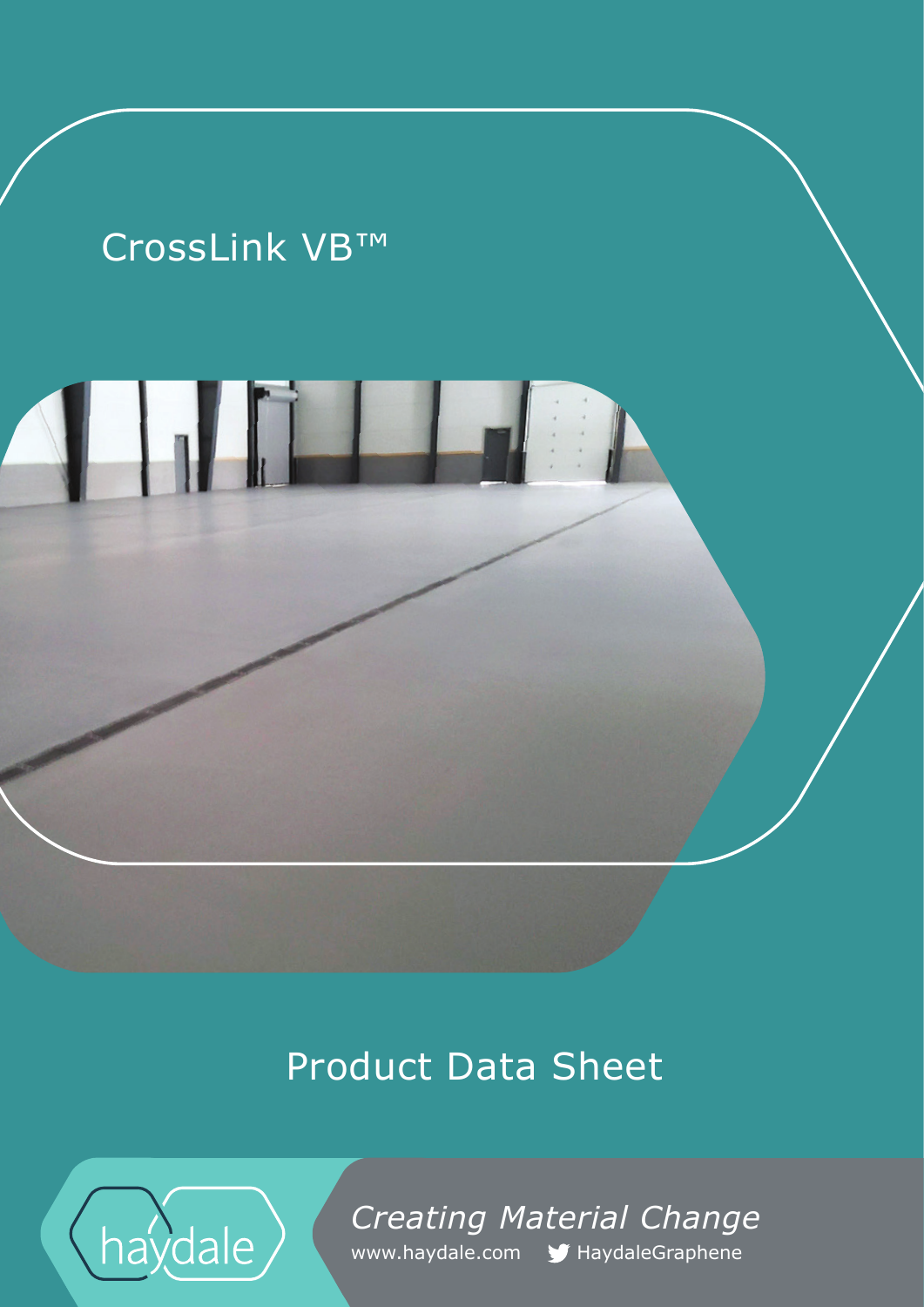# **CrossLink VB™ Crosslinking Vapor Barrier that is part of Haydale's ComposiCoat™ Flooring System**

**Haydale's CrossLink VB** is the catalyst/crosslinking agent that bonds the CeramycGuard surface treatment and the ComposiCoat XD urethane finish together to form the 3-part composite flooring system. CrossLink VB creates a complete moisture barrier that will not chalk, peel, or delaminate and creates a strong adhesion promotor for CompsiCoat XD.

**Note:** CrossLink VB is step 2 of 3 for the ComposiCoat Floor Finish System.

### **Surface Preparation**

Make sure that the CeramycGuard application has cured for 24 hours prior to applying the CrossLink VB adhesion promotor. Surface must be clean, dry and in sound condition. Remove all oil, dust, grease, dirt, loose rust, and other foreign material to ensure adequate adhesion. To ensure the CeramycGuard is ready for CrossLink VB, test using a clean, dry standard 3/8" nap paint roller with handle and run it over the surface to make sure no residue from the CeramycGuard transfers to the roller. If the roller has no transferred coating, the surface is ready for CrossLink VB application. If the roller absorbs some CeramycGuard, check ambient temperature and humidity to make sure the environment is within the recommended application conditions and allow the coating to cure another 24 hours. Refer to CeramycGuard™ application specifications for detailed surface preparation.

### **Application/Spread Rate**

Apply with a ¼ to 3/8-inch nap roller with a coverage rate of 600 sq ft per gallon or 3 mils thickness. Application should be coverage per gallon 400 – 600 sq ft.

Mask off areas of unwanted coverage, plan for cut in brush if area can not be adequately masked off and concealed. Keep area off limits from foot traffic for 24 hours after applied.

**\* Crosslink VB must cure to a tack-free surface before applying the top layer ComposiCoat XD. This is usually within 30 minutes, but the top coat must be applied within 6 hours for proper bonding of the top coat to occur.**



Contact us: T: +44(0)1269 842946 E: info@haydale.com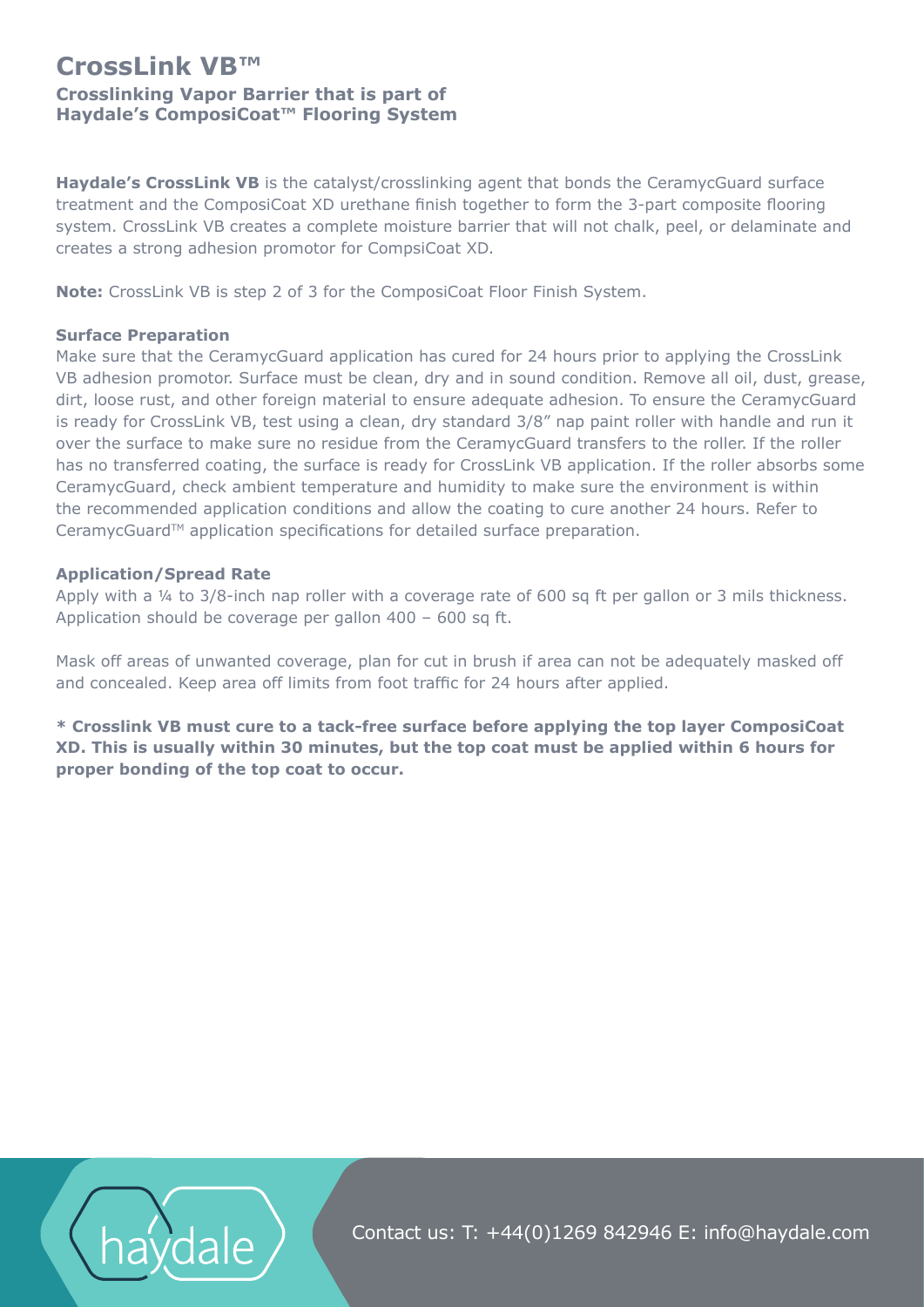## **Application Conditions**

Ambient temperature between 50°F - 85°F.

We recommend using a HOBO MX 1101 or similar measuring device to capture and record temperature and humidity information before, during, and at the completion of installation to ensure curing conditions have been properly met:

## **Drying Schedule @ 1 mil dry thickness @ 50% RH**

|                                                                       | $55^{\circ}F$                                                                                                                                                                                                                                                                                                                                                         | <b>70°F</b> | $85^{\circ}F$ |
|-----------------------------------------------------------------------|-----------------------------------------------------------------------------------------------------------------------------------------------------------------------------------------------------------------------------------------------------------------------------------------------------------------------------------------------------------------------|-------------|---------------|
| <b>To Touch:</b>                                                      | 30 minutes                                                                                                                                                                                                                                                                                                                                                            | 30 minutes  | 30 minutes    |
| <b>To Topcoat:</b>                                                    |                                                                                                                                                                                                                                                                                                                                                                       | $<$ 6 Hours |               |
| (Drying time is temperature, humidity, and film thickness dependent). |                                                                                                                                                                                                                                                                                                                                                                       |             |               |
|                                                                       |                                                                                                                                                                                                                                                                                                                                                                       |             |               |
| <b>Pot Life:</b>                                                      | 1 year                                                                                                                                                                                                                                                                                                                                                                |             |               |
| <b>Shelf Life:</b>                                                    | 1 year from date of delivery when stored in original, unopened container<br>indoors at 35°F - 100°F                                                                                                                                                                                                                                                                   |             |               |
| <b>Flash Point:</b>                                                   | $14^{\circ}$ F                                                                                                                                                                                                                                                                                                                                                        |             |               |
| Packaging:                                                            | 1 gallon/3.785-litre $(400 - 600$ sq ft)                                                                                                                                                                                                                                                                                                                              |             |               |
|                                                                       |                                                                                                                                                                                                                                                                                                                                                                       |             |               |
| <b>Clean Up:</b>                                                      | Clean sprayer and tools thoroughly with acetone after application to re-<br>move all leftover material. Safety Precautions: Always read the Safety<br>Data Sheet (SDS) before use. Wear safety glasses to protect eyes, gloves,<br>respirator, or other protective gear as necessary to avoid exposure to eyes,<br>mouth, skin and other sensitive areas of the body. |             |               |
|                                                                       |                                                                                                                                                                                                                                                                                                                                                                       |             |               |
| <b>Recommended uses:</b>                                              | CrossLink VB can be used as an adhesion promotor for ComposiCoat XD or<br>other compatible topcoat system. CrossLink VB can also be used to provide<br>a moisture barrier and seal for CeramycGuard when applied over concrete<br>block or other extremely porous vertical cementitious surfaces.                                                                     |             |               |



Contact us: T: +44(0)1269 842946 E: info@haydale.com